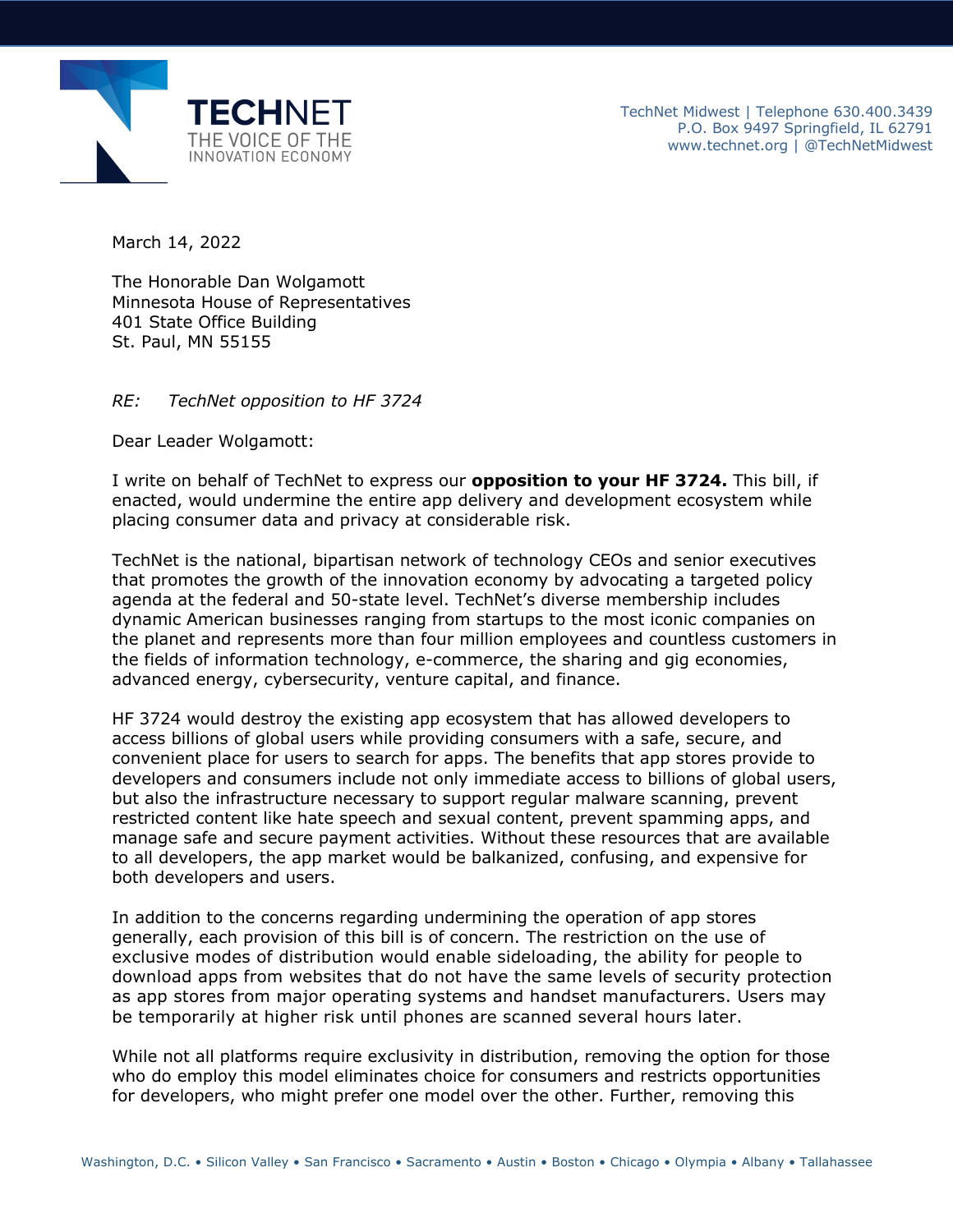

option for those that do require exclusivity could undermine that platform's ability to provide a secure environment for its developer and user communities and threaten the security and privacy of their consumers.

Prohibiting in-app payment systems creates a situation that might not appear acceptable in other scenarios. What other business is expected to provide technical assistance, distribution, and marketing to a global customer base for free? Should a Major League Baseball ballpark be required to build bleachers outside of the stadium so fans can watch a baseball game from there? Perhaps the local hot dog stand should be required to allow patrons of a food truck to come and use their tables, condiments, and facilities to enjoy a Cobb salad during the lunch hour.

Finally, it is unclear how Minnesotans would benefit from this bill. Should Minnesota take this route of specifying how app stores can operate, it would undoubtedly lead to other states doing the same, but states rarely do things exactly the same. A foreseeable conclusion of this process would be a country of mini-app stores providing fewer choices, less safety, and more complexity for developers looking to launch their own apps.

The technology industry is fully committed to securing privacy and security for consumers and engages in a wide range of practices to provide consumers with control over their data. The success of our member companies hinges on their ability to build and maintain trust from their consumers, and choosing partners and platforms that ensure a secure environment is of paramount importance. HF 3724 would completely undercut those critical efforts and open up Minnesota to new privacy and cybersecurity risks.

Today's software ecosystems depend on strong privacy, security, and IP protections at the platform level. Proposals that require platforms to allow circumvention of these protections through sideloading would harm consumers and app economy competitors alike. We strongly urge you to not move forward with this bill or and any similar attempts to undermine these critical protections.

Sincerely,

Tyler Diers Executive Director, Midwest **TechNet**